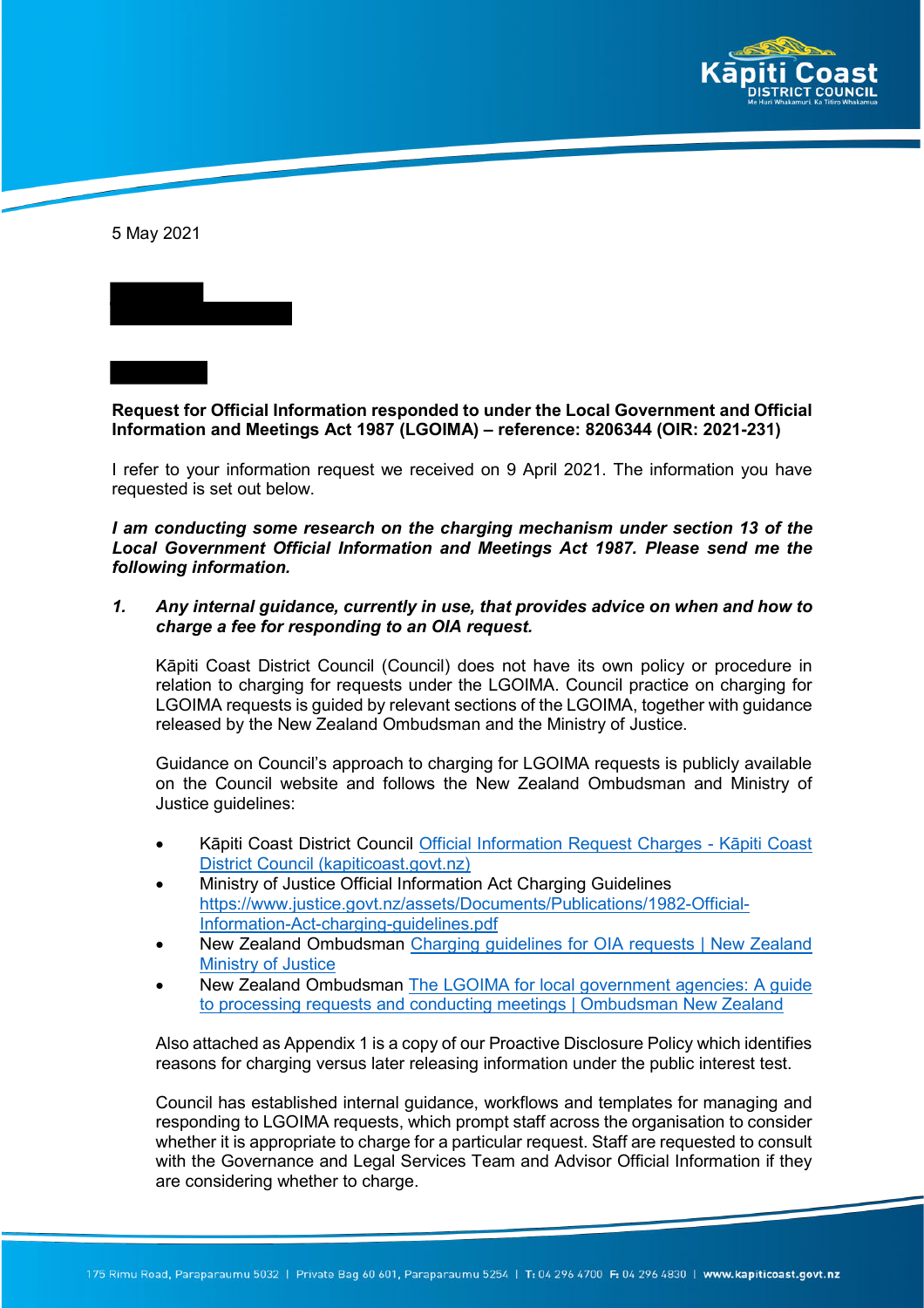Staff have often commented that charging for information does not actually achieve anything when responding to a request for a substantial amount of information. They usually just need more time to process the response, our preference is to extend the time we take to respond to a large request, or provide a part response initially and follow it up with a second response at a later date to allow staff more time to collate the information. However, where requests are unreasonable or cannot be refined we will decline due to substantial collation.

#### *2. Any documents, from the past five years, where the subject of whether or not your organisation should charge a fee for processing OIA requests and how charging could be implemented is discussed.*

We have the Official information request charges listed out on our **fees and charges schedule,** current fees for OIRs can be found on page 118 of our 2020/21 Annual Plan (Annual Plan - Kāpiti Coast District Council (kapiticoast.govt.nz) and proposed 2021/22 OIR fees can be found on page 33 of our Schedule of user fees and charges under Financial documents (Documents and videos - Kāpiti Coast District Council (kapiticoast.govt.nz)

### *3. Where you have charged for an OIA request and received payment within the past five years please provide the dollar amount for the three largest fees you have charged.*

Council last charged for Official Information requests in September 2016. Within the past five years, the three largest fees we have charged and received payment for in relation to Official Information requests are:

- a) \$760 (GST inclusive) September 2016
- b) \$456 (GST inclusive) May 2016<br>c) \$456 (GST inclusive) March 201
- $$456$  (GST inclusive) March 2016

## *4. If you do not charge fees for processing OIA requests please provide confirmation of this in your response letter.*

We have advised requesters many times that a charge may be required but in the last four years we have never actually charged anyone, as they have either withdrawn their request, refined it, or we have provided a part response which has sufficed. In terms of the 2020 year (1 January to 31 December 2020) we mentioned charging several times but no charge was ever processed as the requesters refined their requests.

Ngā mihi

MDwall

**Janice McDougall** Group Manager People and Partnerships Te Kaihautū, ngā Rangapū, Tāngata hoki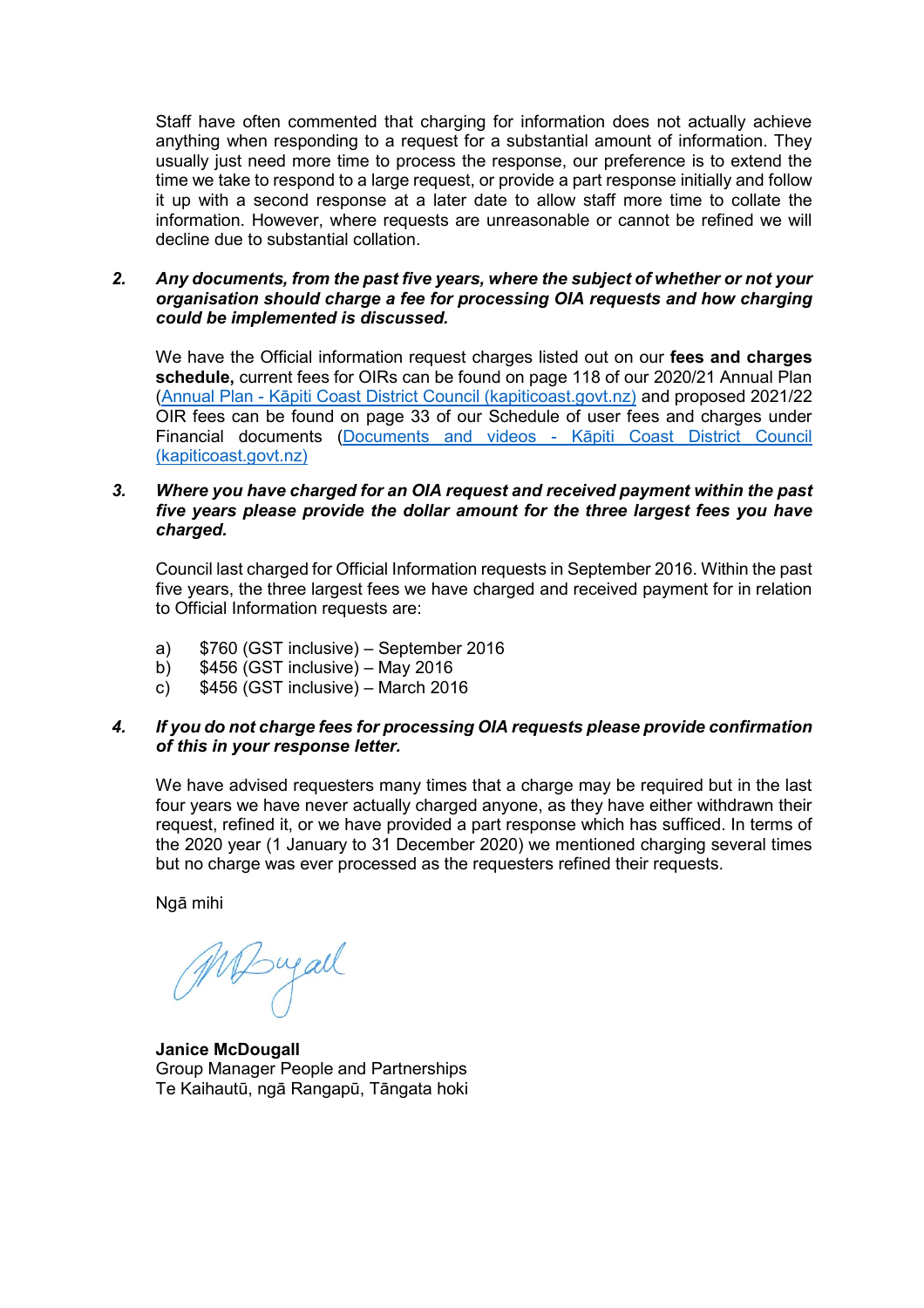# **KĀPITI COAST DISTRICT COUNCIL – CORPORATE POLICY**

| <b>Corporate Policy Title:</b>                    | <b>PROACTIVE DISCLOSURE POLICY</b><br>(addendum to the CORPORATE COMMUNICATIONS POLICY) |                |                |         |  |
|---------------------------------------------------|-----------------------------------------------------------------------------------------|----------------|----------------|---------|--|
| <b>Policy No:</b>                                 | CP-20-044                                                                               |                | Pages:         | $1 - 5$ |  |
| <b>Group Responsible:</b>                         | <b>Corporate Services</b>                                                               |                |                |         |  |
| <b>Approval Dates:</b>                            |                                                                                         |                |                |         |  |
| Originally approved on:                           |                                                                                         | September 2020 |                |         |  |
| Current version approved on:<br>$\qquad \qquad -$ |                                                                                         | September 2020 |                |         |  |
| Next review due on:                               |                                                                                         |                | September 2021 |         |  |

## **1. POLICY OBJECTIVE(S)**

- 1.1 The Council recognises the importance of the accessibility of information for encouraging the active participation of the public in decision making processes and is committed to being transparent and accountable.
- 1.2 The purpose of this policy is to ensure that Kāpiti Coast District Council employees have clear guidelines for the proactive disclosure of information so that the Council may progressively increase the availability of information to the public.

### **2. SCOPE**

- 2.1 This Proactive Disclosure Policy applies to all employees and contractors (collectively referred to as the employees) of Kāpiti Coast District Council.
- 2.2 The types of information referred to in this policy include, but are not limited to:
	- Responses to official information requests;
	- Reports commissioned by the Council; and
	- Submissions made by the Council, e.g. on proposals released by central government.
- 2.3 Schedule 1 of this policy lists the types of information referred to in this policy. Additional information types may be added to Schedule 1 at any time by way of agreement by the Senior Leadership Team.

### **3. POLICY STATEMENT**

- 3.1 This policy is based on the following principles:
	- Progressively increase the availability of information<sup>1</sup>; and
	- Presumption in favour of publishing.

-

<sup>&</sup>lt;sup>1</sup> This is an explicit purpose of LGOIMA (see Section 4 of LGOIMA).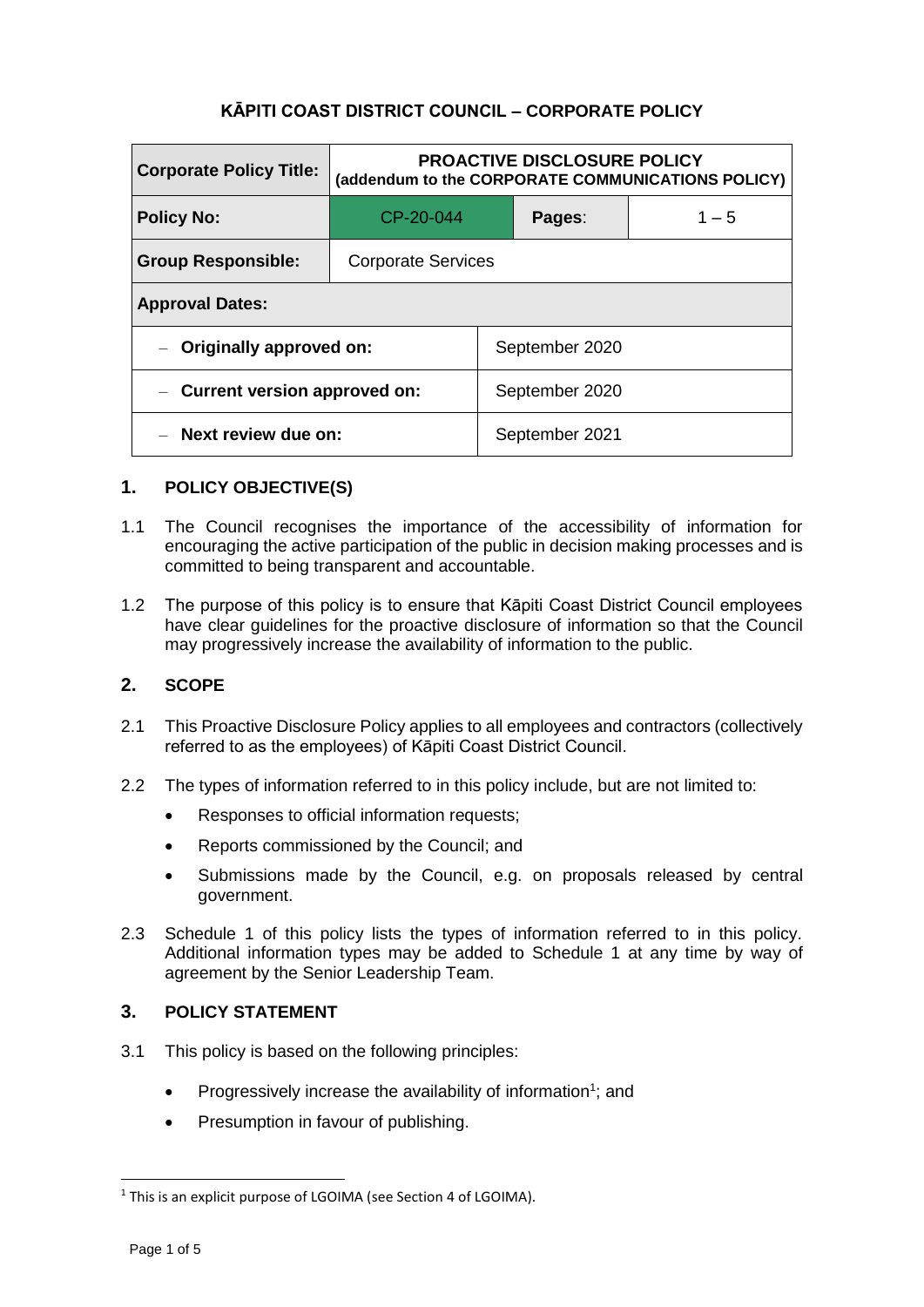- 3.2 This means that employees will seek to make information available to the public except when there are *good reasons* to withhold it. Section 3.5 includes examples of reasons for which information may be withheld.
- 3.3 When releasing information, we must balance the above principles with ensuring that we *protect official information and the deliberations of the Council to the extent consistent with the public interest and the preservation of personal privacy<sup>2</sup>* .
- 3.4 If there is current media interest in the information, or if it is anticipated that media interest may be generated as a result of publishing the information, seek advice from the Communications and Engagement team about whether additional contextual information should be included at the time of publishing.
- 3.5 All material proposed for release must undergo a considered, reliable, robust, and thorough review process. The following due diligence matters should be considered by the person authoring or reviewing the material before the Group Manager gives approval to proactively release and publish material online:
	- 3.5.1 Whether the document contains any information that would have been withheld if the information had been requested under the LGOIMA;
	- 3.5.2 The application of the principles in the Privacy Act 2020;
	- 3.5.3 Whether there is any potential liability, civil or criminal, that might result from the proactive release of material. Matters to be considered include:
		- defamation: if the information proposed for release says or does something that may potentially harm the reputation of another person, group, or organisation, then seek legal advice;
		- privacy of natural persons: if personal information is contained in the material, consider whether the information should be released at all and, if released, whether there is a need to redact the information. Consult with all individuals named in any information proposed to be released. Guidance from the Office of the Ombudsman and the Privacy Commissioner should be referred to when considering the release of personal information;
		- interests of organisations: if information about an organisation is contained in the material, consider whether the information should be released at all and, if released, whether there is a need to redact information. Guidance from the Office of the Ombudsman should be referred to when considering release of information about organisations;
		- breach of copyright: if the information proposed for release is the creative work of others, their trademarks, or certain confidential business information, the owner of the information must give permission before it can be published;
		- the disclosure of commercially sensitive information: consider the type of information at issue and how it came to be in the possession of the government; and
		- breach of contract: consider whether there is a contractual interest in the information proposed for release and whether there is a need to redact information to protect contractual obligations and/or whether the information should be released at all.

-

<sup>&</sup>lt;sup>2</sup> Adapted from Section 4(c) of LGOIMA.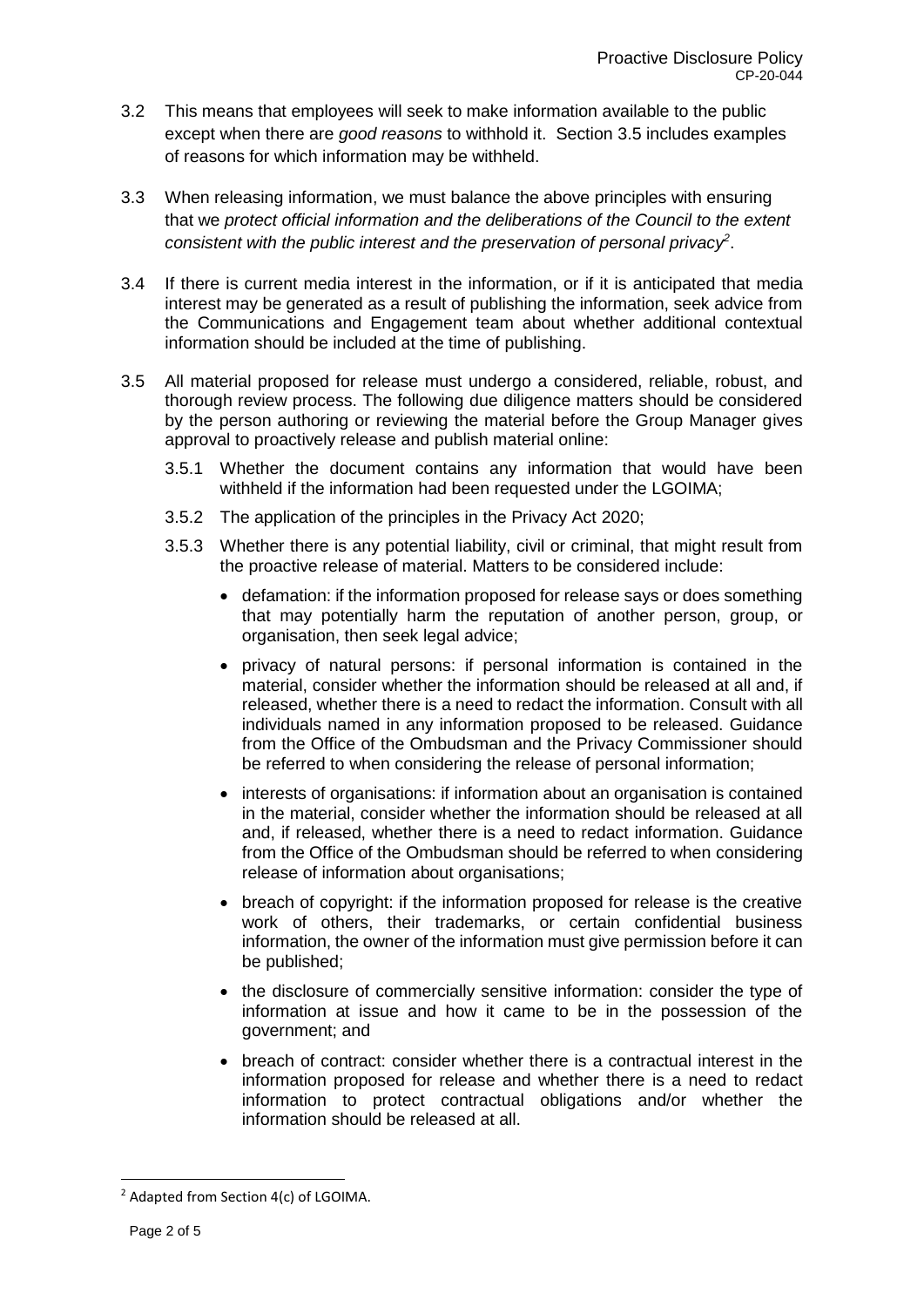- 3.5.4 Whether breach of any law or statute will occur if the information were released. Consider all laws or statutes that apply to the information; and
- 3.5.5 Whether a breach would constitute contempt of court.
- 3.6 If the information proposed for publishing is a response to an official information request under the LGOIMA, employees will follow the guidelines below, in addition to 3.4:
	- Timing of publication: Employees should aim to publish the response no later than five working days after it is sent to the requester. Where it is more efficient, responses may be published in bulk.
	- Additional information: to place the response in the proper context and mitigate any potential harm from release, additional information should be provided in addition to the response to the request.
	- Employees will advise requesters, in the initial acknowledgement of receipt of the request, as well as in the response, that the response to their request may be published (with the requester's personal details removed). Information regarding the Council's policy on publishing responses will also be available on the information request section of the Council's website.
	- Employees should advise any relevant external parties that we are proposing to publish the response. If an external party objects to publication of a response, employees should consider whether further redaction of information specific to that party is appropriate or whether to review the timing of the publication. A response may be withdrawn from publication following an objection at the discretion of the responsible Group Manager.
	- Information that has been charged for: whilst the Council may publish information at its own discretion within the guidelines of this policy, if the Council has charged a requester for the information, consider whether it is appropriate to remit the charge (in part or in full) if the response is being published in the public interest.
- 3.7 Responses to official information requests for personal information relating to the requester made under the Privacy Act 2020 will not be published.
- 3.8 Where possible, information should be published in a searchable text format and contain metadata to allow the content to be identified through an internet search engine or a search function within the Council's website.
- 3.9 Information should be made available on the Council's website for a minimum of two years, after which it may be archived.
- 3.10 Published information that becomes out of date or is superseded should be either removed from the website, replaced, or have information added to place it in its proper context.

### **4. DEFINITIONS**

4.1 *Council* refers to all employees and elected members of the Kāpiti Coast District Council.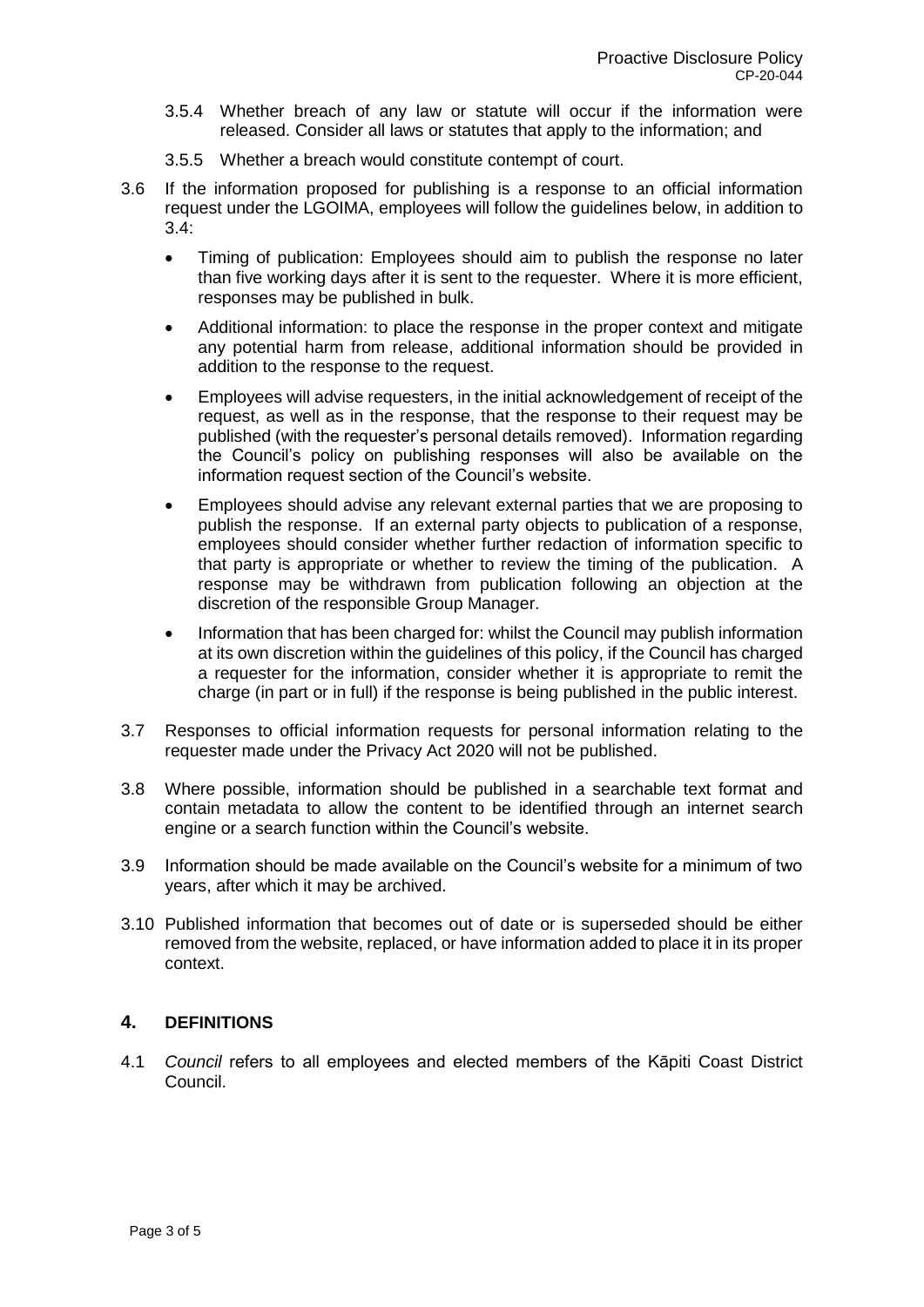# **5. BACKGROUND**

5.1 This policy has been created on the Chief Ombudsman's recommendation<sup>3</sup> that *agencies should ensure they have a comprehensive policy concerning the proactive release of information they hold, which includes how to maximise the benefits of proactive release while also managing risks that may arise from the release of certain types of information.*

# **6. REFERENCES**

- Local Government Official Information and Meetings Act 1987
- Privacy Act 2020
- Public Records Act 2005
- o Ombudsman quide to processing requests and conducting meetings June 2016
- A guide to the public interest test in section 9(1) of the OIA and section 7(1) of the LGOIMA June 2017
- Report of Chief Ombudsman Beverley Wakem Not a Game of Hide and Seek
- State Service Commission guide on proactive release of official information December 2017
- Cabinet Manual guidance on releasing information

## **7. RELATED POLICIES**

• Corporate Communications Policy

### **8. REVIEW**

8.1 This policy shall be formally reviewed by the Corporate Services Group no later than 12 months after it is made operational, to identify lessons learned and recommendations for improvement. Subsequent reviews shall be undertaken every three years.

### **9. POLICY HISTORY**

The following table lists the document history up to the date of this policy formation.

| <b>Version</b> | Date              | <b>Policy</b><br>owner       | <b>Brief description</b><br>of change | <b>Amended by</b>                                                        | Approved<br>bv |
|----------------|-------------------|------------------------------|---------------------------------------|--------------------------------------------------------------------------|----------------|
| 1.0            | September<br>2020 | Corporate<br><b>Services</b> | New policy                            | <b>Chris Pearce</b><br>(Manager, Corporate<br>Planning and<br>Reporting) | SLT / CE       |

### **10. SENIOR LEADERSHIP TEAM APPROVAL**

| Chief Executive name:      | <b>Wayne Maxwell</b> |
|----------------------------|----------------------|
| Chief Executive signature: | Wagn Navell          |
| Date:                      | $\omega$             |

-

<sup>&</sup>lt;sup>3</sup> Office of the Ombudsman - Not a game of hide and seek, page 17